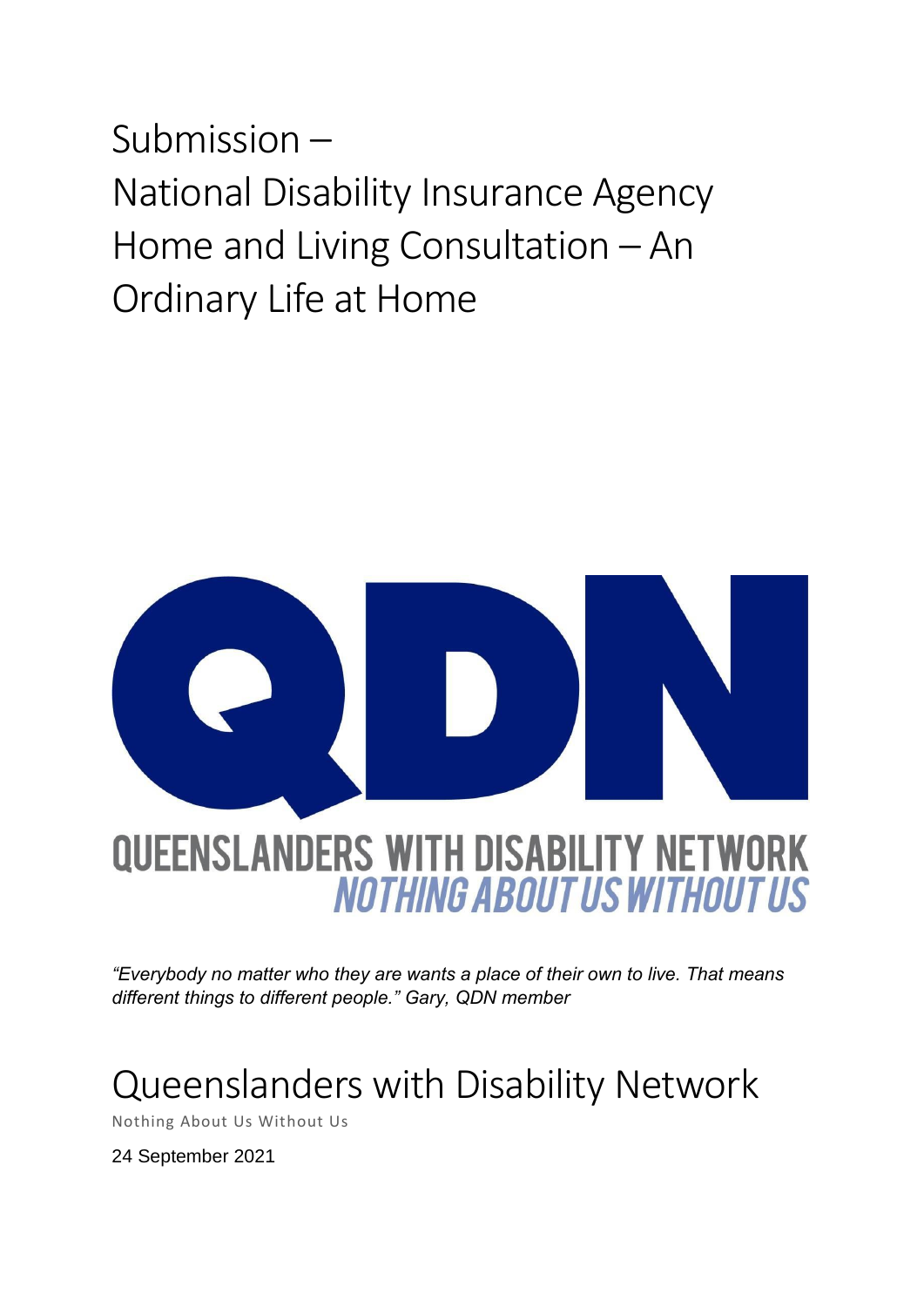## About Queenslanders with Disability Network (QDN)

Queenslanders with Disability Network (QDN) is an organisation of, for, and with people with disability. The organisation's motto is "nothing about us without us". QDN operates a state-wide network of over 2,000 members and supporters who provide information, feedback, and views from a consumer perspective to inform systemic disability policy and disability advocacy. This submission is informed by the lived experience of our members and supporters.

## QDN Values Statement

QDN believes that:

- All people with disability have a right to a place in the community and have contributions to make to community. This is as empowered, free citizens who are valued, present, participating and welcomed as members of any dynamic and diverse society.
- The place of people with disability in the community is not just about people with disability having a house in the community. Core to this is that they are welcomed in the community as ordinary citizens where they have genuine opportunities to contribute and actively participate. People with disability need to be in communities where their individuality, their talents, and their lived experiences of disability are recognised and acknowledged.
- Culturally and historically, people with disability are not afforded the same value, opportunities, or access to community life.
- Any inclusion in community for people with disability is conditional and vulnerable to withdrawal.
- Many people with disability in Queensland are excluded from the most basic experiences of ordinary lives.
- Current exclusionary practices are unacceptable and must be challenged.
- These issues affect not only people with disability but the whole community.

## **Introduction**

QDN welcomes the opportunity to make a submission to the National Disability Insurance Agency Home and Living consultation – An Ordinary Life at Home.

QDN's work around home and living for people with disability is underpinned by the housing principles designed by our members. This has supported us to work with government, business, and community on a shared approach to these complex issues. Our housing principles are detailed below.

Housing is a fundamental need and human right and key to enabling people with disability to be included in community and family life, and to participate fully as citizens within Australian society.

QDN acknowledges Article 12 and article 19 of the *Convention on the Rights of Persons with Disabilities* (CRPD) which seeks to promote and protect the equal rights of all persons with disability to live independently and be included in the community. The articles state that people with disability must "have the opportunity to live independently in the community and to make choices and to control their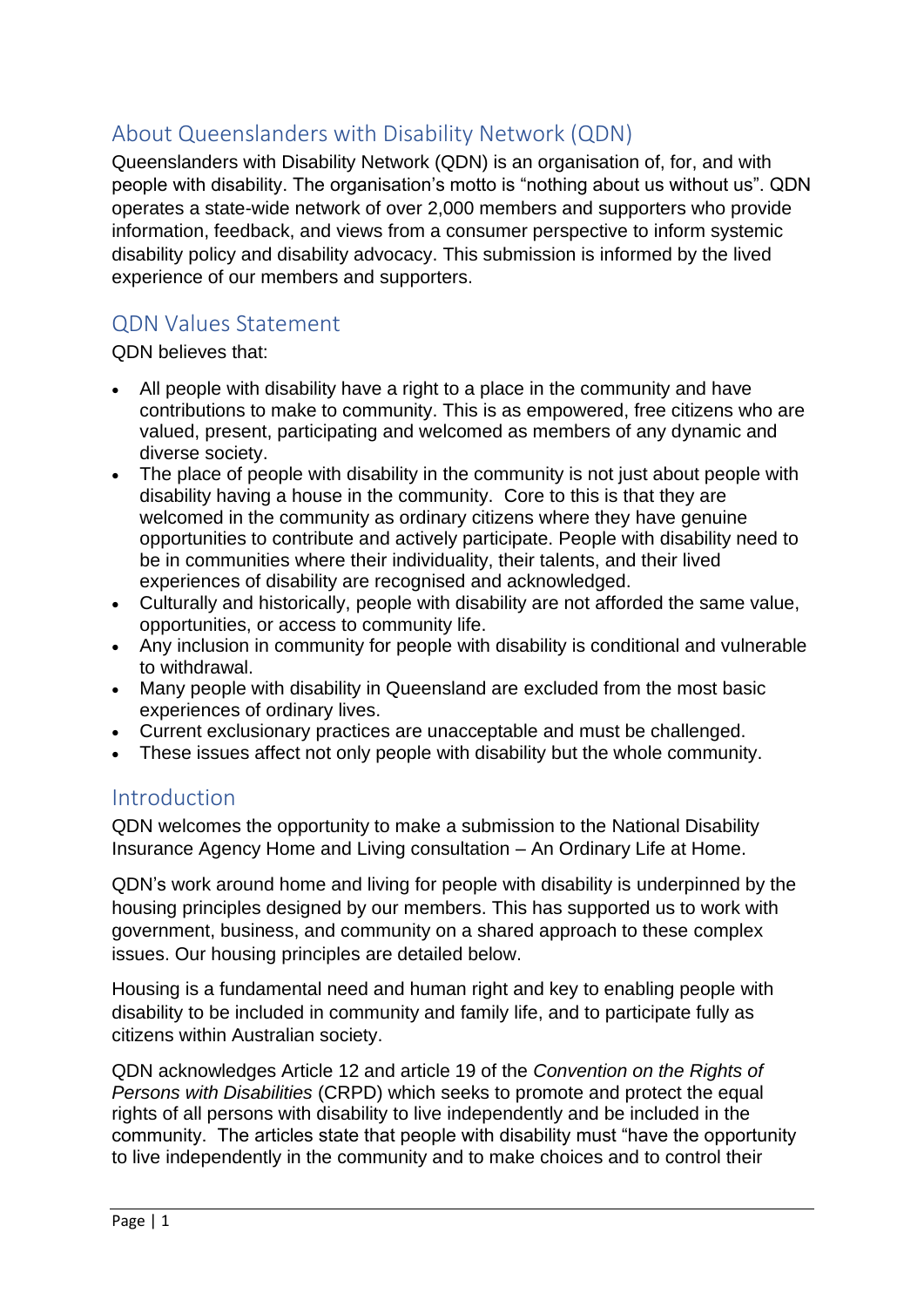everyday lives, on an equal basis with others".<sup>1</sup> Being included in the community facilitates the "social networks and naturally occurring community support (including friends, family and schools)" that is critical for supported decision-making.<sup>2</sup>

In the context of living arrangements, the choice of where to live and who to live with is often not the individual choice of people with disability but more often that of family members, guardians, NDIS nominees, NDIS planners, service providers, and policy makers.<sup>3</sup>

For people with disability to be able to make meaningful choices in their lives, including where and with whom to live, and for the free development of the person, Australia needs to meet its obligations under article 12 and replace substitute decision-making with supported decision-making that respects the rights, will and preferences of people with disability<sup>4</sup>.

> *"When you live in a group home you don't get any choice about who you live with and [the service] moves people around to different houses and sometimes you live with people you don't know" – QDN member*

QDN notes that under National Disability Insurance Scheme (NDIS) Supported Independent Living, group homes remain a principal form of supported accommodation, despite calls for more innovative housing and support models for people with disability. QDN welcomes the national reform agenda under the NDIS that emphasises choice and control including choice of service providers. QDN notes that most of the current NDIS Specialist Disability Accommodation (SDA) residents live in premises that were previously State Government funded group homes and receive Supported Independent Living (SIL) funded NDIS supports, as part of legacy arrangements.

QDN acknowledges that 17,000 people with disability live in group homes in Australia and while there is no doubt that people with disability have benefited from the move from large institutional settings, the experiences for many people living in group homes include social isolation, denial of basic human rights, and the experience of violence, abuse, neglect, and exploitation.<sup>5</sup>

<sup>1</sup> Committee on the Rights of Persons with Disabilities, *General comment No. 1 (2014) Article 12: Equal recognition before the law,* op. cit., para 44.

 $<sup>2</sup>$  Ibid, para 45.</sup>

<sup>3</sup> See for example, French, P, *Accommodating Human Rights: A human rights perspective on housing, and housing and support, for persons with disability,* People with Disability Australia, 2009, p. 52. Available at: [https://pwd.org.au/resources/library/reports/;](https://pwd.org.au/resources/library/reports/) Joint Standing Committee on the National Disability Insurance Scheme, *Report into Supported Independent Living*, (May 2020) Commonwealth of Australia, p. xviii. Available at:

[https://www.aph.gov.au/Parliamentary\\_Business/Committees/Joint/National\\_Disability\\_Insurance\\_Scheme/I](https://www.aph.gov.au/Parliamentary_Business/Committees/Joint/National_Disability_Insurance_Scheme/Independentliving/Report) [ndependentliving/Report](https://www.aph.gov.au/Parliamentary_Business/Committees/Joint/National_Disability_Insurance_Scheme/Independentliving/Report)

<sup>4</sup> Disability Royal Commission: WWDA's Response to Group Homes Issues Paper, July 2020. p 19,

<sup>5</sup> Royal Commission into Violence, Abuse, Neglect and Exploitation of People with Disability (2019). Group homes: issues paper.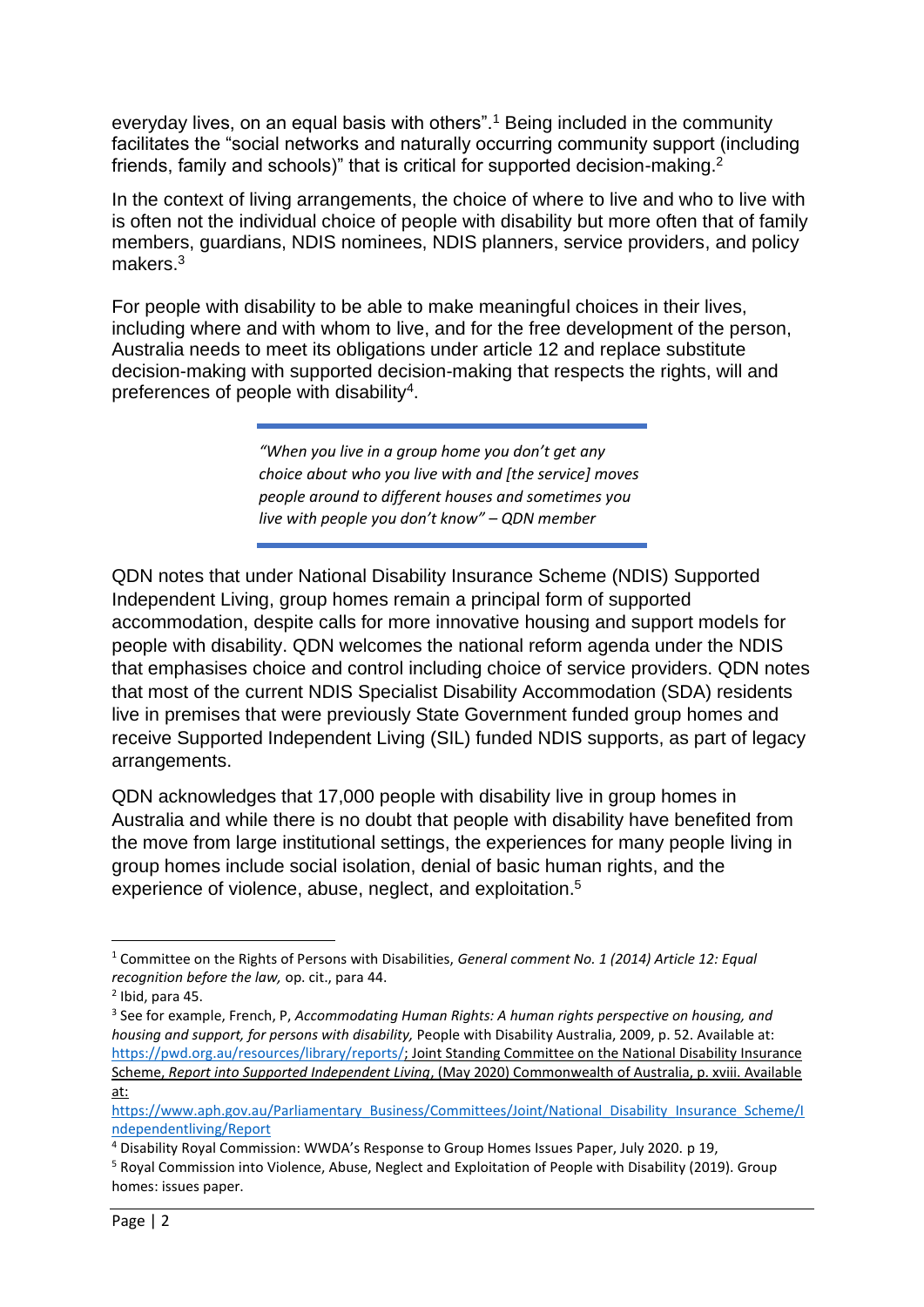QDN supports the NDIA's intention in the development of the Home and Living policy to "create a clear and personalised approach to helping you live ordinary lives, in ordinary homes, in ordinary communities".

*"We want to have a family home" – QDN member*

Queenslanders, including 830,000 people with disability in this state, are currently experiencing an affordable housing crisis. Additionally, Queenslanders with disability face extra barriers in securing a home. Extra barriers include a likelihood to have lower incomes than the general population, and as a result, an increase in housing stress; a lack of accessible private and public housing; the failure of the building industry to take up universal housing design; the inability to afford modified housing; assumptions about the need for institutional and congregate care, and difficulty negotiating and advocating within the housing system, particularly for those with complex needs, including people intellectual and cognitive disabilities.

QDN acknowledges that affordable, accessible, safe housing and a place for people with disability to call home is impacted by a range of local, state and commonwealth government policy, legislative, and funding arrangements. However, it is critical that this is taken into consideration and that the NDIA take a broader view of this with regards to the Home and Living policy. It is also important that integrated planning across systems is undertaken, with effective levers, funding, and investment across the National Housing Agreement, National Disability Agreement and National Disability Strategy. A clear goal to deliver a program of investment in accessible, affordable housing infrastructure and communities will enable everyone, including people with disability and mobility issues, to have an ordinary life in an ordinary home in an ordinary community.

We need to raise expectations for real housing alternatives in both the private and social housing markets. Only when fundamental housing needs are met is it possible for people with disability to be fully included as active, valued citizens in the social and economic life of the community.

The current environment offers a unique opportunity for government, industry, business, and the community sector to show strong leadership and work collaboratively with people with disability and families/carers todrive reforms that deliver improved housing forQueenslanders and, more broadly, Australians with disability.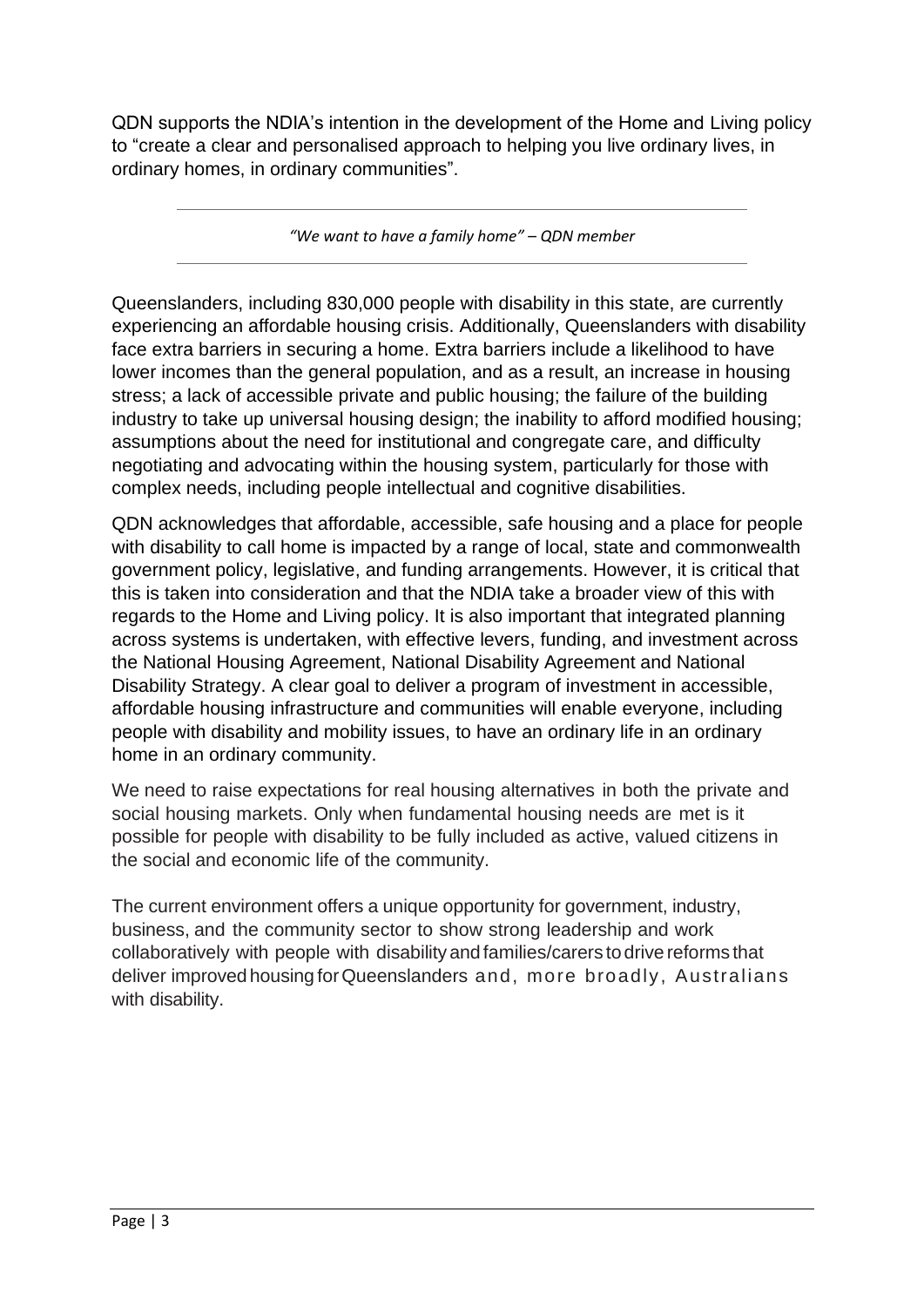## QDN's Housing Principles

QDN's housing principles have been informed and developed by and for people with disability and guide QDN's work. The key principles are documented in QDN's housing policy platform "Going for Gold: Accessible, affordable housing now" and include<sup>6</sup> :

## Rights

People with disability have the same rights to housing assistance as other people and should be supported to exercise those rights.

This means:

• Housing is designed to enable family and friends with disability to visit.

## Choice

People with disability choose where, how and with whom they live.

This means:

- People can afford to live in housing suitable to their needs
- People can make informed decisions about their housing choices.

#### Inclusion

Housing enhances the independence and social and economic participation of people in family and community life.

This means:

- Housing is non-congregate and encourages a mix of occupants with and without disability in housing developments
- Housing is located within communities close to amenities and services
- Housing is designed to meet the principles of universal housing design as developed in the Liveable Housing Design Guidelines and incorporates assistive technology as needed
- Queenslanders are educated and aware of benefits of universal housing design and the need to include people with disability in local communities.

## **Control**

The provision and management of housing is separate from the provision and management of paid support.

This means:

- Housing is primarily a person's home, not someone else's workplace
- A person can change their housing without affecting their support arrangements.

<sup>6</sup> Queenslanders with Disability Network: Going for Gold- Affordable, accessible housing now, QDN Position paper on housing for people with disability, March 2017. [https://qdn.org.au/wp](https://qdn.org.au/wp-content/uploads/2018/06/QDN-Going-for-gold-position-paper.pdf)[content/uploads/2018/06/QDN-Going-for-gold-position-paper.pdf](https://qdn.org.au/wp-content/uploads/2018/06/QDN-Going-for-gold-position-paper.pdf)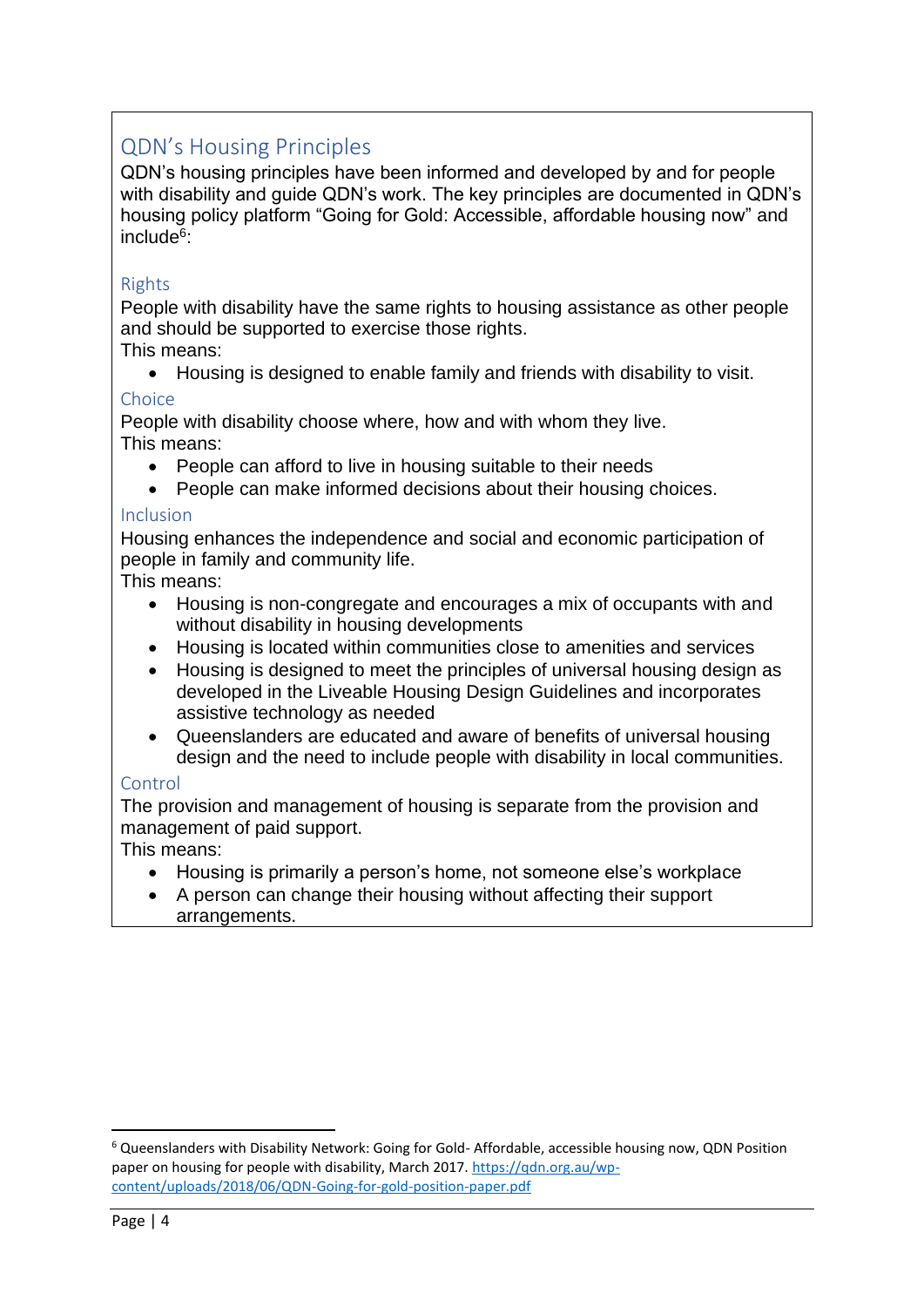## QDN's response to the NDIS Home and Living Issues Paper

## Changing the conversation

QDN supports the intention to 'change the conversation' and sees that QDN's four housing principles – rights, choice, inclusion, and control - are a useful and practical framework to shift practice and change the conversation. A principled, rights-based approach that is co-designed by people with disability is essential for effective policy implementation that can influence attitudes and practice to deliver positive impacts for individuals with disability and the broader community.

Part of changing the conversation is ensuring people do actually have choice and control in their lives, particularly in relation to their living arrangements. Under the NDIS, Specialist Disability Accommodation (SDA) provides the funding for eligible participants to choose their housing option and Supported Independent Living (SIL) provides funding for eligible participants to choose essential daily support providers. QDN sees that it is imperative that housing and supports are separated to prevent people with disability being compelled to live in particular living arrangements in order to receive essential support, negating their choice and control and human rights.

QDN acknowledges the shift to replace the focus of planning conversations with the four Home and Living discussion themes - where I live, who I live with, who supports me and the things I use. However, there are a range of things that need to be determined to identify if this is a new planning approach across the board for all NDIS participants, or only for those who have identified Home and Living as a goal. QDN sees that it is critical that this is an option, approach, and framework for all NDIS participants to explore their home and living options. Additionally, QDN sees that it is important that this does not become an automated process to generate plans based upon 'personas' and remains individualised, person-centred, and responsive to the person with disability.

QDN members strongly recommend that NDIA does not only offer Home and Living conversations to people at particular life stages or transition points, or in particular cohorts, but to all participants at every planning conversation. The opportunity to be funded for exploration and design of home and living options should not be confined to those exploring ILO.

The consultation paper highlights training for LAC and NDIA planners around changing the conversation. QDN sees this as an essential part of a planner's training, supervision, and demonstration of change in practice. Furthermore, QDN members urge the NDIA to include people with disability as part of the workforce to deliver staff training. It is important that training is co-designed and co-delivered with people with disability. They are the experts and should be treated as such and looked to for their expertise.

QDN supports the idea of the Home and Living 'campaign' suggested in the consultation paper and suggests that the approach be one of potential futures: stories of what people's future could look like, and full explanations of more innovative and contemporary options, including challenges and solutions.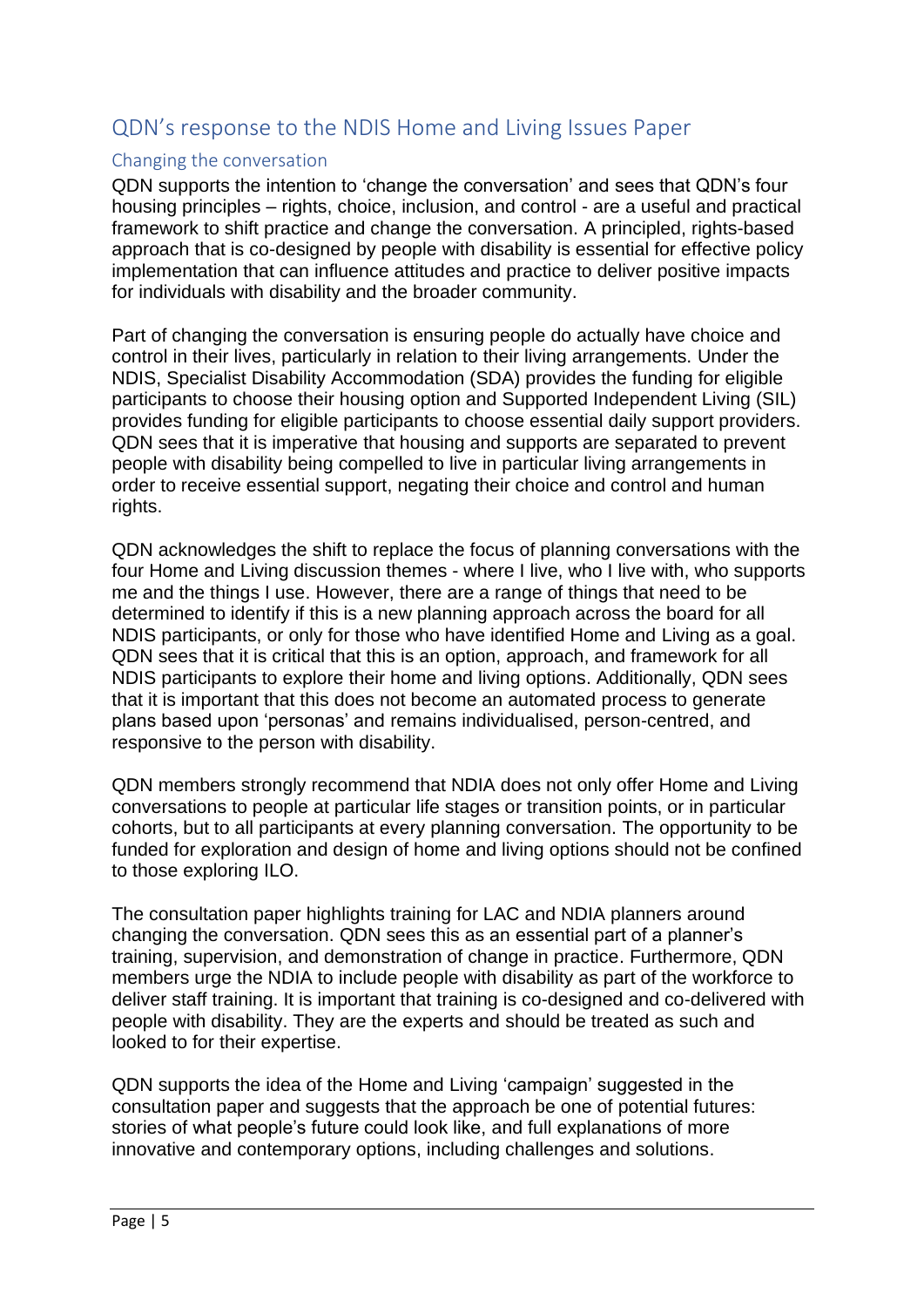QDN also urges the NDIA to ensure that there is no exploitation of people with disability and their families in such a campaign. People should be paid properly (award wages where appropriate) for any contribution to such a campaign.

It is also critical that the communication needs of diverse cultural groups be considered and responded to well in general communication and in specific campaigns. The experience of diverse communities during the pandemic – where poor attention to their communication needs has impacted negatively on individuals and people have died. We need to ensure that government agencies deliver targeted strategies that address the needs of diverse communities in all critical communications in the future. QDN sees that it is critical that the NDIA promote accessibility and transparency by providing more comprehensive information about the range of multiple living options, including ILO, Supported Independent Living (SIL), and SDA on the NDIS website, including Easy Read material, professional translations, and descriptive information.

To deliver on this policy and reform it is critical that the conversation is broader around affordable, accessible, and safe housing. The disadvantage people with disability experience in finding and keeping suitable housing cannot be dismissed as analogous to the experience of all other Australians. This is not true. The NDIA has an important role to play to influence the bigger picture of the housing crisis, which profoundly impacts people with disability as a group more than most.

It is important that the NDIA ensures that Specialist Disability Accommodation (SDA) is more easily accessible for those who need it and does not require separation from their partners and children. Feedback from members consistently states that approval for home modifications funded by the NDIA is a torturous process and must be simplified and streamlined so that people can act quickly in a volatile market and have their needs met. Innovative approaches to supporting people into home ownership must be co-designed with people with disability and championed by the NDIA, as must other solutions such as an increase in social housing stock.

In addition, changing the conversation extends to community, to raise awareness and drive change around community attitudes and investment in accessible, liveable, flourishing communities. As identified previously, this policy context is within national agreements and strategies across housing and disability including the National Disability Strategy, the Information Linkages and Capacity (ILC) Building program, and State/Territory and Local Government disability plans.

The NDIA has an important leadership role to deliver for NDIS participants and the broader disability community, including through its significant cache of data to highlight evidence and need, speaking with a strong voice about what is needed, to influence a changed conversation and strategic investment. It could also directly invest through both individual plans and ILC funding for peer support to build individual and collective capacity through locally led conversations around housing and homes. These place-based conversations and solutions would aim to influence collective change, in addition to individual exploration and design conversations. QDN has been pioneering work in this area (My Housing Matters workshops) and encourages the NDIA to explore this and similar work that has already been done in local communities.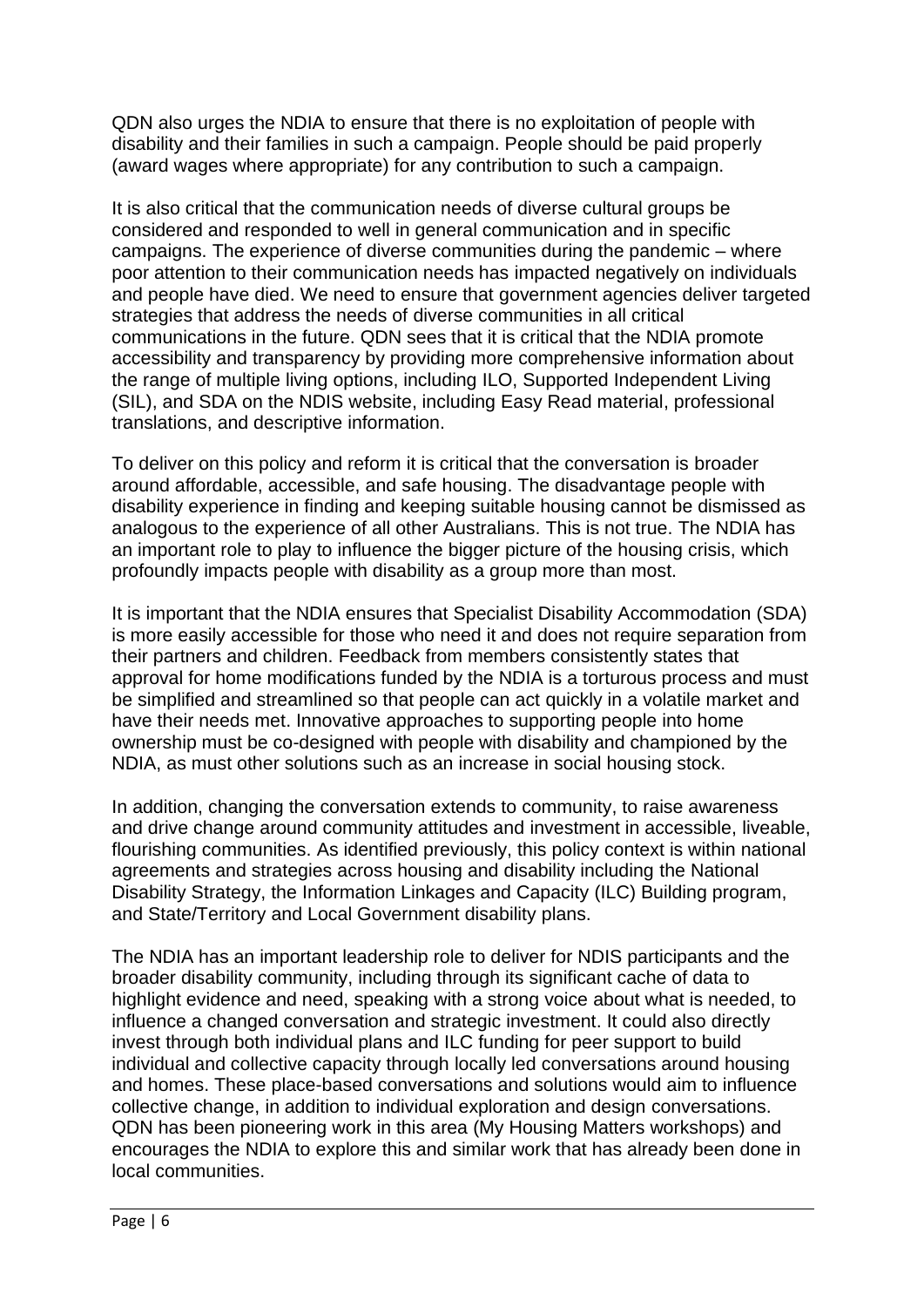The NDIA has the opportunity to play a leadership role in working collaboratively across systems and mainstream services. This can contribute to activities and investment via individual plans and ILC that can impact upon the ability of people with disability to live ordinary lives, changes in housing availability and accessibility, and more welcoming, inclusive communities that contribute to positive outcomes for Scheme participants.

*"We want a backyard for a pet and grandkids to run around in" QDN member*

#### Supporting you to be an informed and empowered consumer

QDN has strongly advocated in both the design and implementation of the scheme for the critical need for people with disability and their families to be supported to be informed and empowered consumers within the NDIS system. For systems to operate effectively, informed, and empowered consumers who can navigate, activate, and implement their NDIS plans effectively deliver benefits and outcomes for all stakeholders.

Expanding exploration and design funding to more participants is important for a significant proportion of NDIS participants, not just people eligible for ILO, and needs to be included and considered.

Making education and information available on Home and Living and the opportunities this presents must include attention to the communication needs of diverse cultural groups and cohorts with complex communication needs through codesign and by offering Easy Read resources, translations into multiple languages, and stories that reflect different individual and cultural experiences, expectations, approaches, and values.

Training for participants' informal and paid supporters to learn communication and decision-making support is essential for people who have high and complex communication support needs. Funding for this training must be routinely included in people's plans, as must support coordination funding to support people with these needs to understand and implement their plans. Effective supports coordination is key to delivering on this. Feedback from QDN members continues to highlight the discrepancies of inadequate supports coordination that does not deliver what individuals need, in a way that empowers them, and is person-centred. In addition, the NDIA must meet participants' right to fully understand their plans by ensuring Easy Read and accessible versions are available to those who require them.

Automated systems and technology as a strategy for identification of participants who may need a new home and living situation can only be used to complement the individual planning process and need for skilled communication and relational, person-centred approaches to planning, and may encourage the assumption-making mentioned above – where planners make assumptions rather than asking good questions and listening to the answers.

Feedback from QDN members details varied experiences with planners not working well with the participant to help them understand and fully explore what they need in relation to their SIL supports. Member feedback reinforces that some SIL providers are directly providing information to NDIA planners to be input into a participant's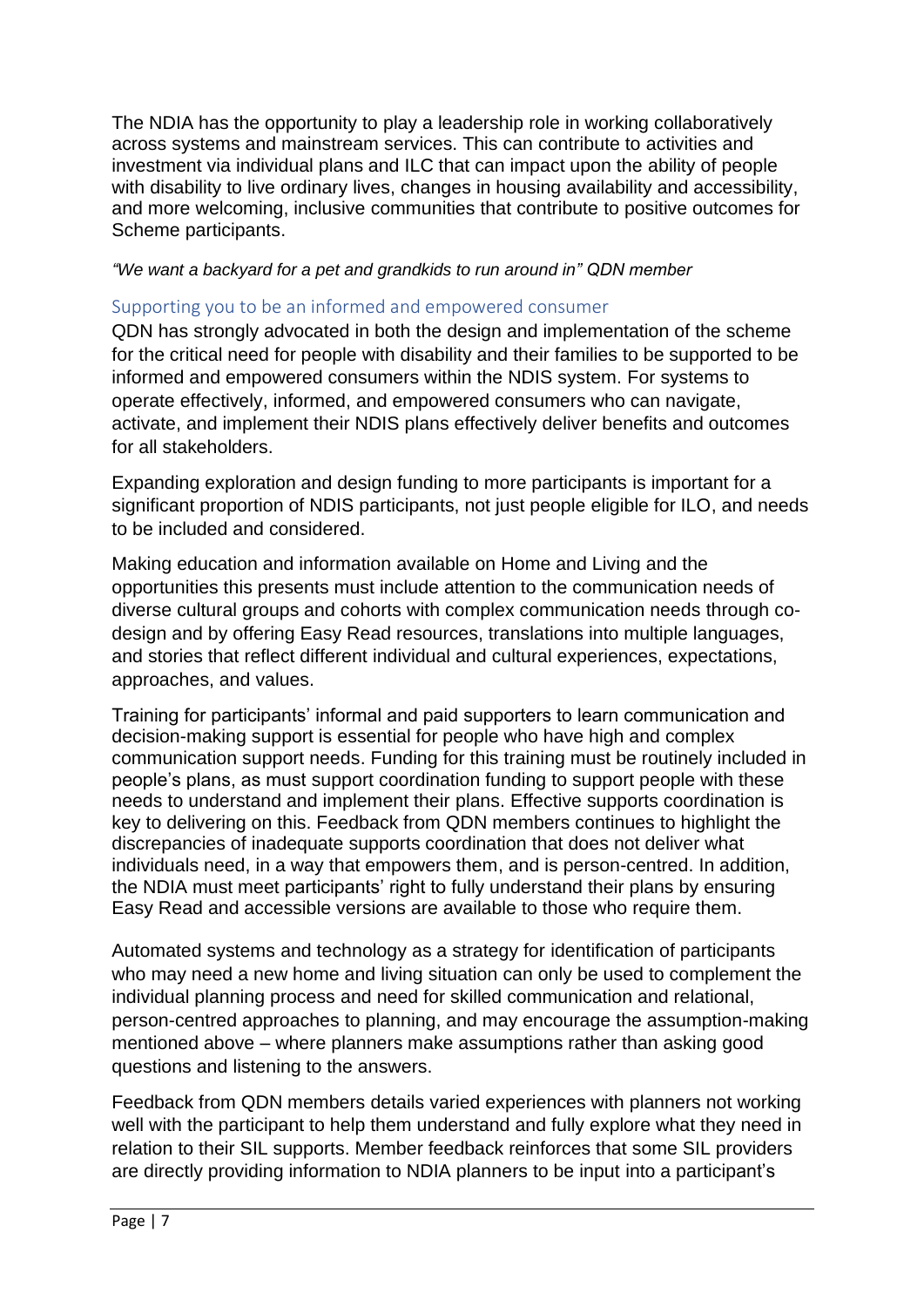plan without actively including the participant in pre-planning discussions or giving the participant and/or their family information in a 'user-friendly' way about what is in the quote, what is not in the quote and what this will mean for the person's day-today supports. As discussed above, it is often difficult to disaggregate 'shared' versus 'individualised' and flexible supports under SIL, leaving participants without adequate individualised social and community participation supports and/or without options to have a holiday, as the extra support hours were not built into the SILS quote provided by the service provider to the NDIA. This is likely to lead to the isolation of the participants from their families, social networks, and community. Key to being an informed and empowered customer is having timely, accessible information that enables you to make decisions and understand what is happening.

Additionally, the suggested provision of key information and communication to peer networks needs to be strengthened. Peer networks can be key to the success of efforts to support people to be informed, empowered consumers. The development of peer networks and mentoring relationships over the years since the NDIS began has led to them being an invaluable resource, and QDN urges the NDIA to treat these networks as key partners in the design and implementation of the Home and Living policy. Lived experience offers a perspective that cannot be matched by training. Continued investment in peer support will increase the already existing capacity for mentoring and guidance and enable people with disability to provide excellent peer support and exploration, and design services to other people with disability free of provider bias. Likewise, circles of support and micro boards are models which should attract investment in capacity development to ensure an ecosystem of supports that has diversity and is not dominated by paid supports and service providers.

## Expanding support for decision making

As noted above, peer support networks are an invaluable resource for the NDIA and NDIS participants. The proposal to "promote growth of peer support networks in providing support for decision making" needs to have clear aims, outcomes, and deliverables. A commitment to funding and championing peer networks as key potential supports for decision-making is needed and needs to be identified as a priority investment strategy of ILC.

Likewise, the proposal to "work with the NDIS Quality and Safeguards Commission to be clear about when it is not appropriate for providers of support coordination or SIL to be the provider of other funded supports in a participant's plan" also needs to have clear aims, outcomes and deliverables that are measurable. The default should be mandated as the starting point to separate providers for provision of these supports, with rare exceptions. This conflict-of-interest issue is having significant impacts upon individuals who are forced into home and living situations that are not their choice and actively disempower them.

Good support for decision-making needs to occur in a variety of ways, with independent advocacy and support, and is impacted when people are in closed settings and legacy housing models. This includes young people in nursing homes and whilst previous targets and investment have been made for this particular cohort, a comprehensive plan is still needed to incentivise innovative housing options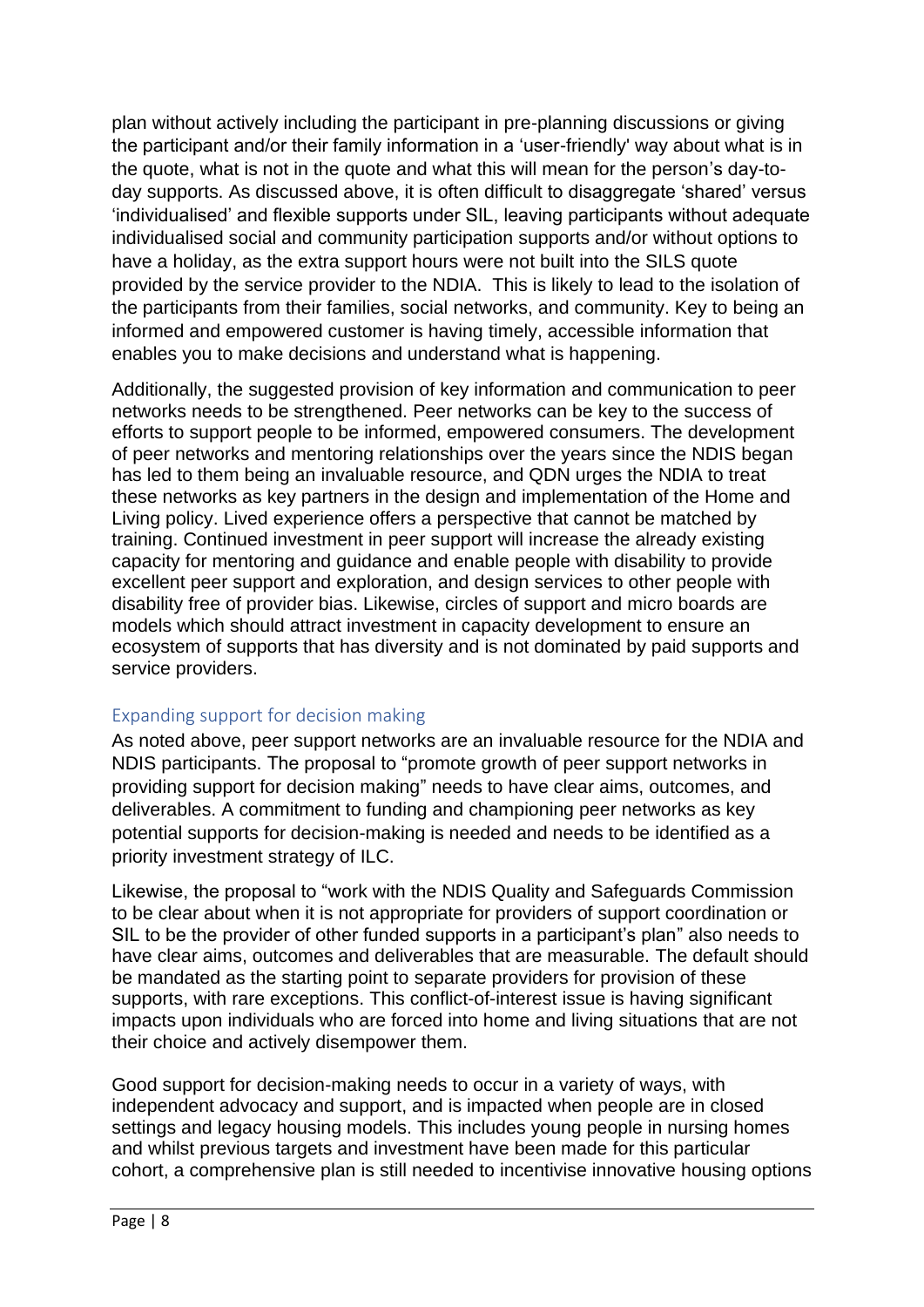for people with disability that deliver on the four housing principles, with clear targets and timelines and clear action plans to achieve them.

QDN has also made a submission to the Supports for Decision-Making consultation which addresses this topic in more detail.

## Reforming the funding model

QDN supports the proposed increased flexibility in use of funding in ILO arrangements, and questions how the proposed safety measures for participants to ensure they are always able to afford the supports they need from their budget fits with this flexibility. More detail around what this means in practice, particularly for plan and self-managed participants, is needed. Part of the ILO model relies on the participant to provide 'supplement' supports that are unpaid or informal supports for a specific amount of total support times, which would negate this being an option for many people with disability who do not have this in their life.

QDN supports the proposal to target participants in traditional housing models (large group homes, aged care, and closed setting SIL homes) to explore and design other options, where that is their choice (though target is an unfortunate term to use in this case – perhaps focus would be better). A long-term plan to transition to more individualised options reflective of what happens around where and with whom people live in the broader community will provide the impetus needed to bring about change in this area. Participants and providers will be highly motivated to explore and design new options if there is a clear plan and opportunity to transition to new options.

## Improving choice and control through flexible budgets

QDN supports the proposed measures in this section with one caveat – the suggestion that the Agency makes skilled supports available to help participants design a budget and approach that fits within their funding level and this needs to be in a person-centred way that upholds choice and control, whilst maintaining quality and consistent delivery of this type of support.

## Assisting implementation and maintenance

QDN supports the proposed measures in this section and urges the NDIA to invest in training and education that is co-designed and co-delivered by people with disability. QDN also recommends that providers should be included in the list of cohorts in need of education and training mentioned, as they will be critical to the success of a new approach.

## Engaging the market and driving innovation

QDN has a strong history of advocacy and work around housing for people with disability. Our work includes the development of our Housing Principles (adopted by the Queensland Department of Housing and Public Works to guide them in working to develop housing solutions for people with disability), My Housing Matters workshops in local communities and Going for Gold, a housing policy platform that addresses the critical issues around housing, including the infrastructure supply